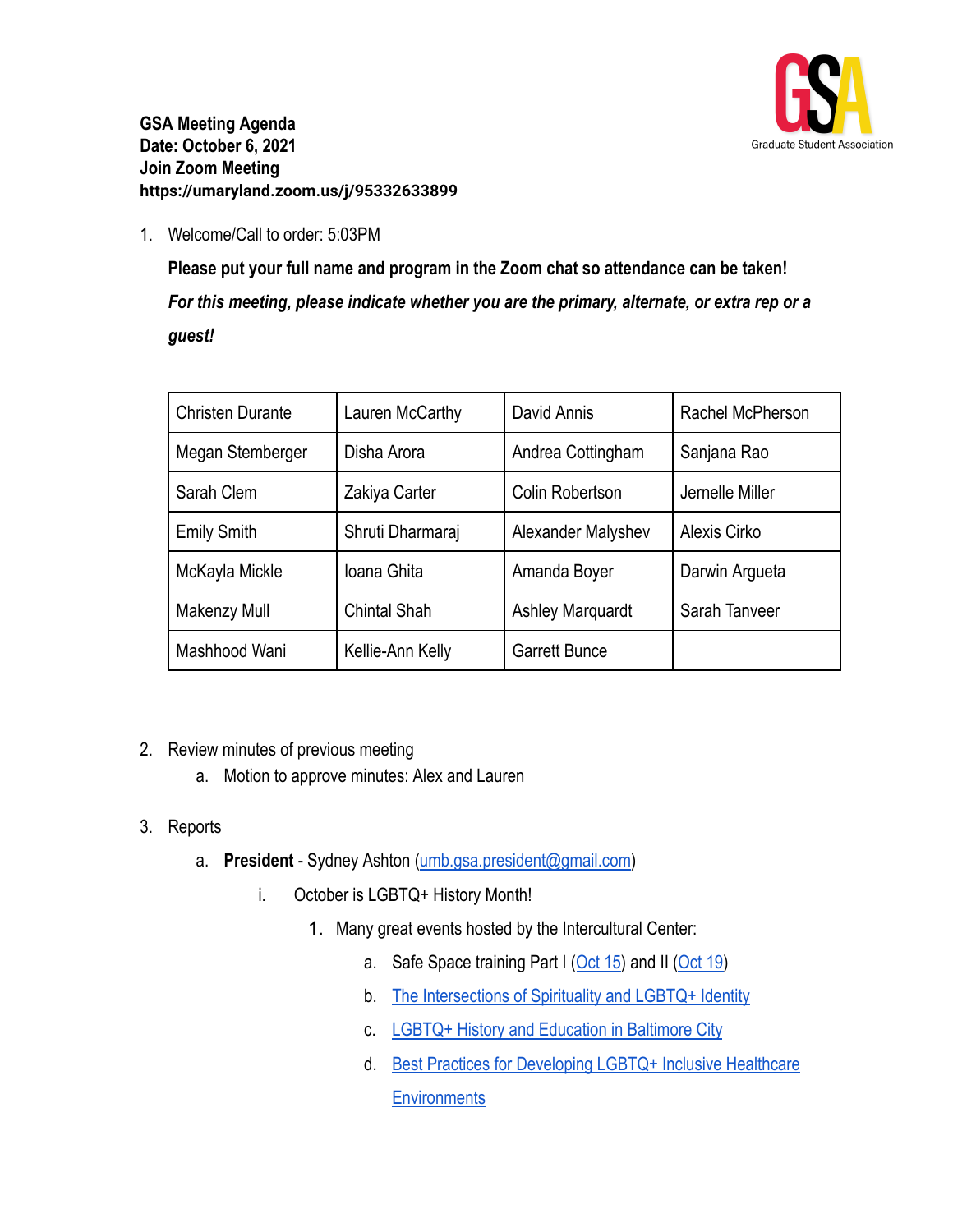- e. [Revising the Gay and Trans Blood and Tissue Ban](https://umaryland.zoom.us/meeting/register/tJUvcu2vrjIqH9eXr89mLU_DneItFDCjcEOm)
- f. [Subscribe to their newsletter](https://clbs.wufoo.com/forms/zyosctx19lstka/) to keep up with all of their events!
- 2. Join the Queer Student Alliance on International Pronoun Day (Oct 15) for a lunchtime [pronoun workshop](https://umaryland.zoom.us/meeting/register/tJ0lfuqqrj8iHNIyrzvw8K8YMwEqViXxBV3p)
- ii. This week is Mental Health Awareness Week!
	- 1. [Some great events](https://www.umaryland.edu/counseling/upcoming-events/) remaining this week and throughout the month hosted by the Student Counseling Center
- iii. Mental Health First Aid training offered to graduate students by the Maryland Psychiatric Research Center--happened last week and was fantastic!
	- 1. Teaches you how to identify, understand and respond to signs of mental illness and substance use disorders
	- 2. They're planning on hosting more of these sessions in the future, so keep an eye out if you're interested
- iv. UMB Police Department will be taking over the policing services of the University of Baltimore
	- 1. They are paying us for this; we'll hire new officers for their campus (first priority will be given to UB's current officers)
	- 2. This will NOT divert any policing resources away from UMB's campus
- v. The [Library Genie](https://www2.hshsl.umaryland.edu/wishes/) is collecting wishes for HS/HSL (regarding space, resources, programming, anything!) during the month of October. Please share!
- vi. The [2021 Clery Campus Security and Fire Report](https://www.umaryland.edu/media/umb/public-safety/UMB-Clery_Report-2021.pdf) was just released (see [here](https://www.umaryland.edu/oac/policies-and-reports/clery-report/) for reports dating back to 2013). Has a ton of information regarding campus safety and policies, including crime statistics on and around campus for 2018, 2019 and 2020 (see pages 44-50)
- b. **Vice President** Rainer Butler (umb.gsa.vp@gmail.com)
	- i. USGA Update
		- 1. USGA is working on holding a couple more events (a halloween one and one in early november). Keep an eye on email for updates.
		- 2. DEI officer is doing listening tours through all schools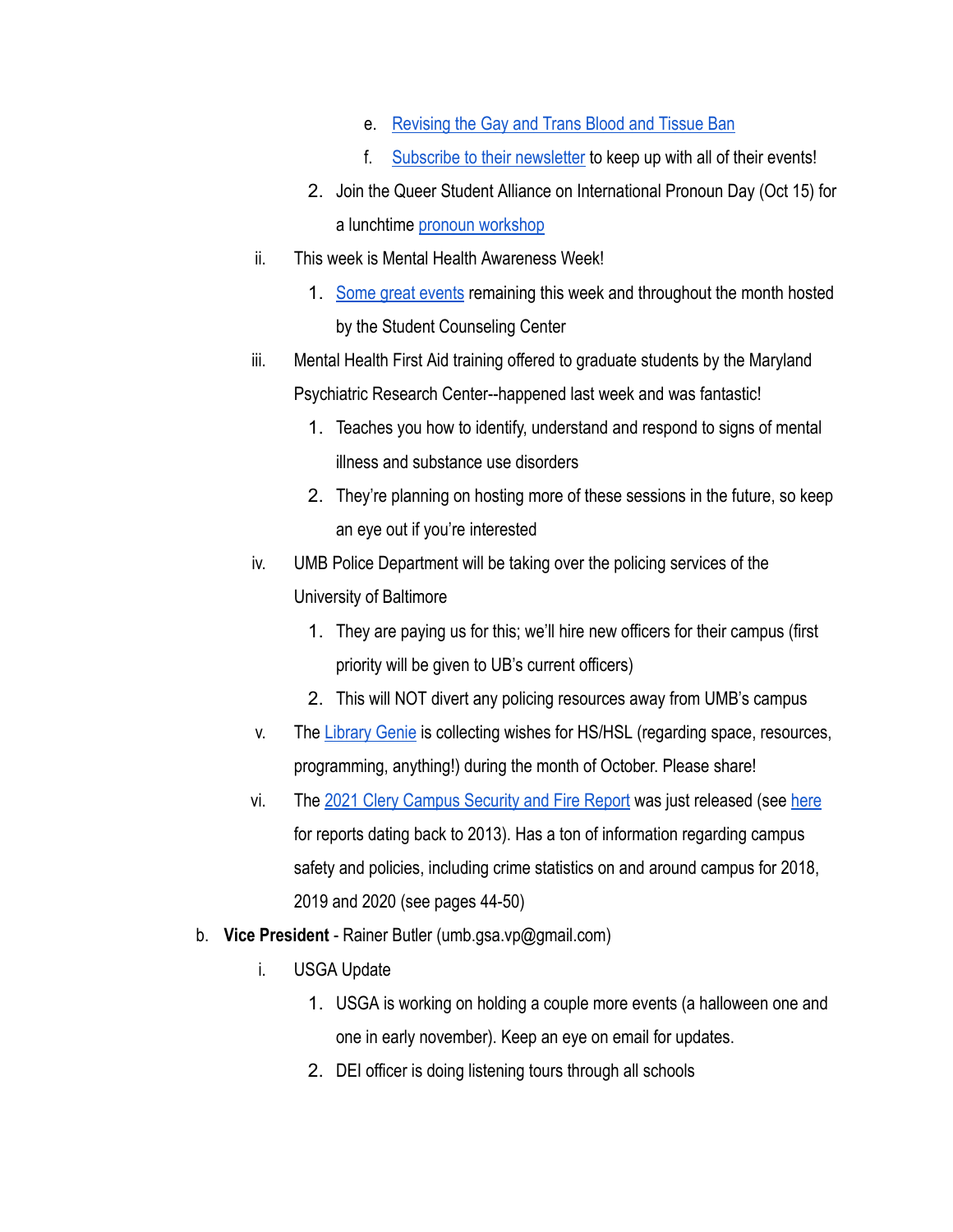- a. Aims to hold confidential meetings to listen to any DEI concerns and train people to maintain safe practices.
- b. Have not heard from graduate school
- 3. Student organizations can also apply for funding through USGA
	- a. Please encourage student Orgs to apply for funding by directly contacting John Morgan for OFR information
		- **i. Contact [umb.usga.treasurer@gmail.com](mailto:umb.usga.treasurer@gmail.com)**
		- **ii. OFR presentation is required**
		- **iii. Second funding cycle ends Oct 6**
		- **iv. Third funcing cycle ends Nov 10**
		- **v. Events must represent 4/7 UMB schools with no more than 80% attendees from one school**
		- **vi. If your event is public then you must meet COVID guidelines**
- ii. Winter social! Prob start planning mid nov?
- c. **Treasurer** Gillian Mbambo (umb.gsa.treasurer@gmail.com)
	- i. Account Balance is \$5873.31
	- ii. Budget Request:
		- 1. NOVA- approved w/ stipulation that the equipment may belong to GSA (pending approval from Celeste) and that the projector could be loaned out from NOVA
	- iii. Pending Disbursement will go directly to student accounts
		- 1. Award Disbursement: Outstanding Rep Awards (\$100)
		- 2. Orientation Grad 101 panel and Ethics perceptors (\$650)
- d. **Secretary** Hadley Bryan (umb.gsa.sec@gmail.com)
	- i. Sign in- please put your name, email, program, and primary/alternate/extra rep in the chat!
	- ii. 2021/2022 Subcommittee Spreadsheet- The subcommittee spreadsheet is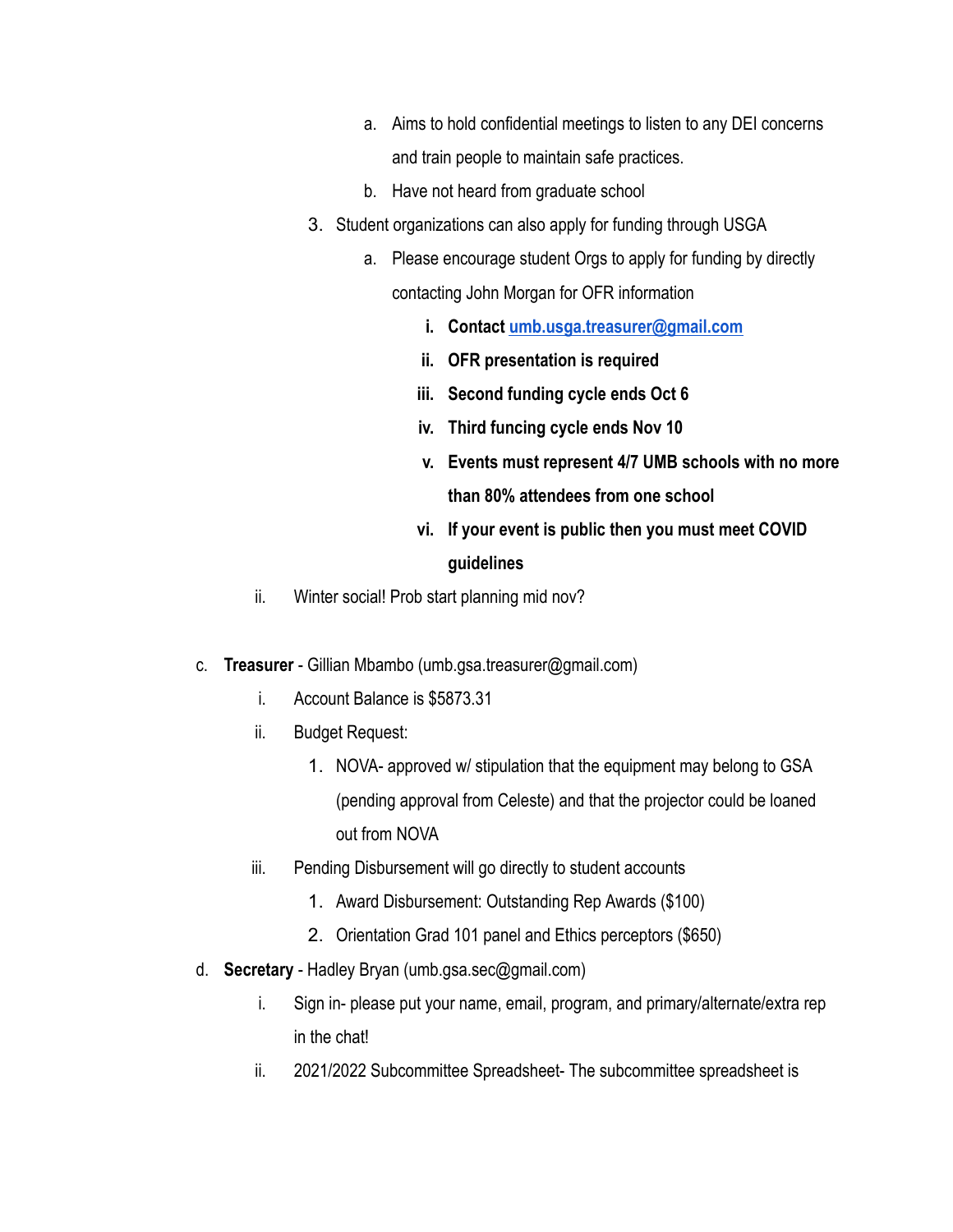linked here and in the chat. We need at the very least 3 representatives on each subcommittee in order for that subcommittee to "exist" according to the GSA Constitution.

- iii. The USGA Equity Committee is looking for more members. Please let me know if you are interested in joining. You do not have to be a USGA senator to be on the Equity Committee.
- iv. Mental Health First Aid Training went well!
- v. Student Fee Advisory Board needs Graduate School representation. If interested, please contact Charlene Tugwete ([ctugwete@umaryland.edu\)](mailto:ctugwete@umaryland.edu) and include your school when emailing.
- e. **Grad Council Rep** Nikita Aggarwal (umb.gsa.gcrep@gmail.com)
	- i. Professional development award announcements will be going out by the end of the week
- f. **Public Relations** Jenn Kirk (umb.gsa.pro@gmail.com)
	- i. The Grad Gazette web page is getting a makeover!
		- 1. Submit any stories or commentary for the grad gazette, by 5:00 pm the 3rd Friday of each month (i.e.  $\sim$  10 days before the issue comes out):

<https://www.graduate.umaryland.edu/gsa/gazette/submit/>

- ii. Volunteer/Outreach subcommittee
	- 1. [Link to subcommittee sign-up sheet](https://docs.google.com/spreadsheets/d/1i0KLCGADcoN_xXXSZKCarf5cBUtkC6gA4Yb3Slvn7-0/edit#gid=1132758769)
	- 2. Next meeting Oct. 12th on zoom
- iii. Communications subcommittee
	- 1. Still need another GSA Rep to join. We will be doing "instagram takeovers" and writing articles for the revamped grad gazette!
	- 2. [Link to subcommittee sign-up sheet](https://docs.google.com/spreadsheets/d/1i0KLCGADcoN_xXXSZKCarf5cBUtkC6gA4Yb3Slvn7-0/edit#gid=2013564926)
- g. **Meyerhoff**
	- i.
- h. **NOVA**
	- i. Look out for more info on NOVA's rescheduled movie night event to be sent out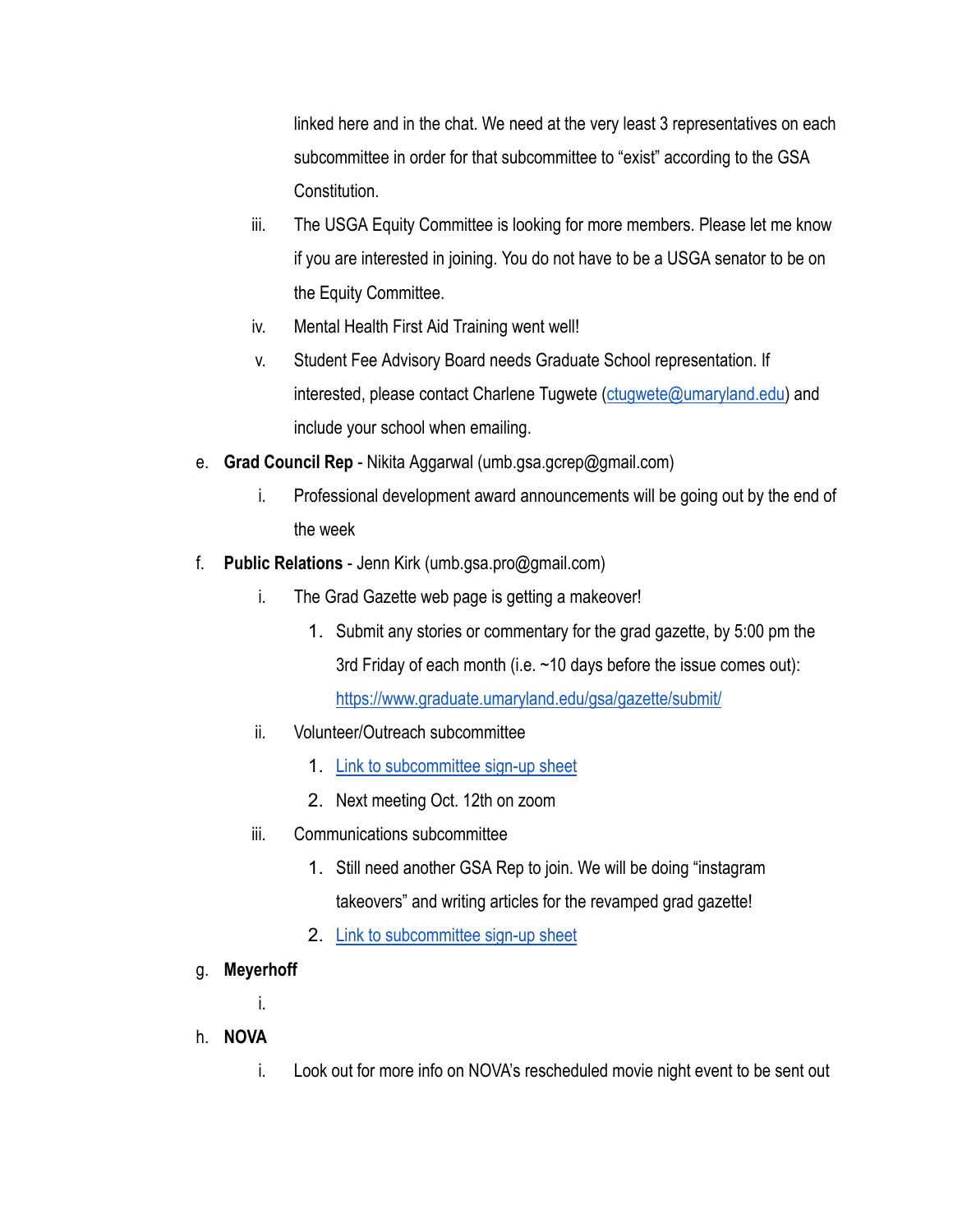via email soon - all are welcome and encouraged to come!

i. **Graduate School DEI Committee** - Nikki Aggarwal

i.

## j. **Program Rep Updates/Questions/Concerns**

- i. Updates on Cost of Attendance Issues & Graduate Student Unsubsidized Loan limits?
	- 1. The cost of attendance "formula" was changed for the 2020 fiscal year, which resulted in many students needing to request budget extensions. It returned to the 2019 calculations for this year:
		- a. Parking (at home): \$150/month
		- b. Rent: \$1500/month
			- i. This is based on where you say you live on your FAFSA (either on campus, off campus, or with parents)
		- c. Utilities: \$250/month
		- d. Food: \$500/month
		- e. Personal expenses: \$250/month
		- f. Health insurance (even if waived): \$4000/year
		- g. Transportation (since we are a "commuter" university): \$2000/year
		- h. \*You can view your cost of attendance on SURFS
	- 2. Additionally, the amount offered in loans is based on the *average* of UMB graduate stipends. Because several programs received stipend increases recently, loan offers might have been lower this year
	- 3. If you receive financial aid (or might be interested), you can schedule a meeting with the Financial Aid Office's dedicated financial aid counselor by emailing ms-phd@umaryland.edu
		- a. You can request a budget review and/or a budget increase
		- b. Helpful if your stipend is different than the average and if your actual expenses are different than the ones used in the "formula" (for example if your apartment's parking is more than \$150/mo, you travel a long ways to campus and spend more than ~\$166/mo on gas or train tickets, you have "unusual" healthcare expenses, need to pay for daycare, etc)
		- c. Patricia Scott (Assistant Vice President of Student Financial Assistant) assured me that this process is very easy so please let me know if that is not true!
- 4. Old Business: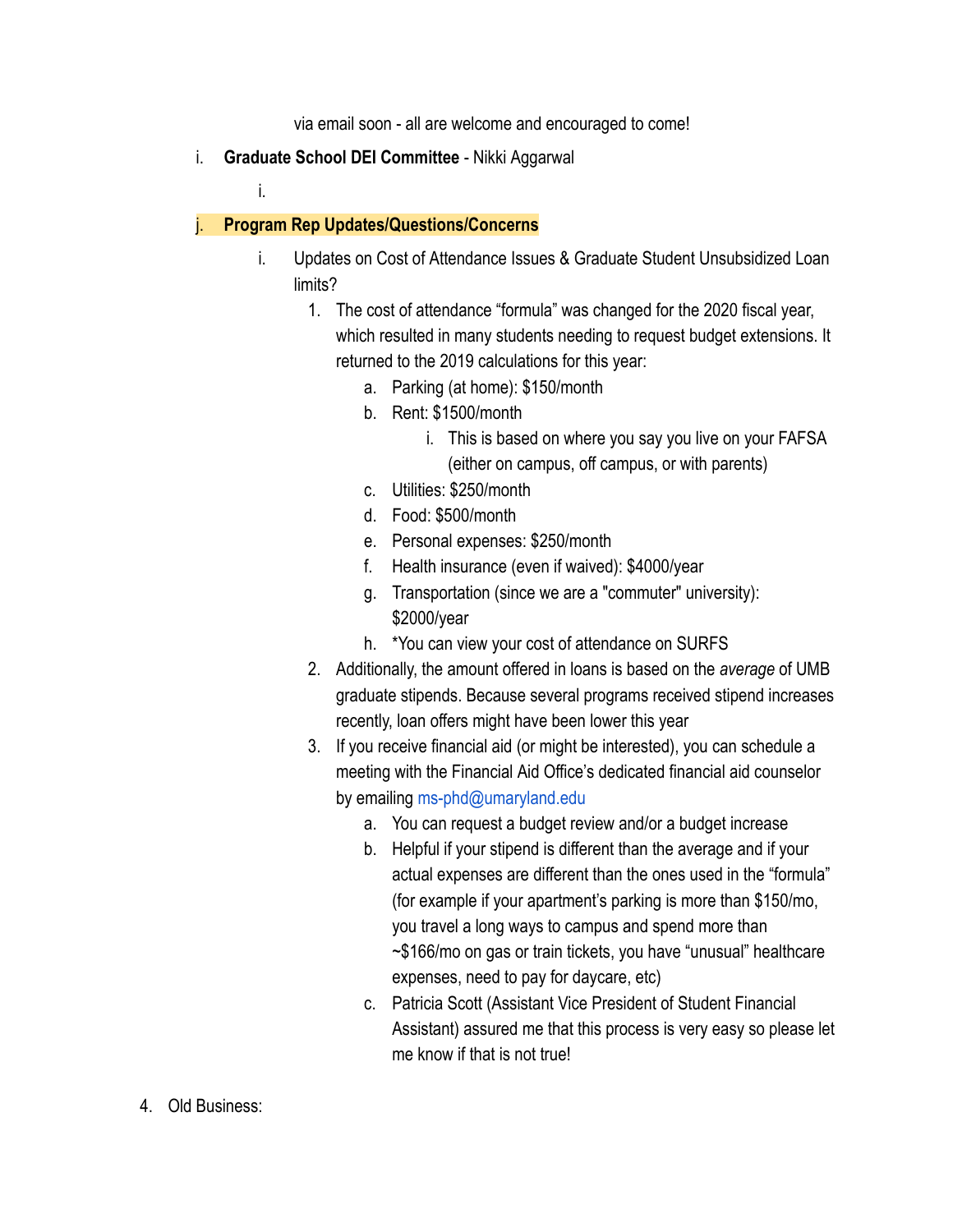- a. Old announcements
	- i. SafeRide and SafeWalk are ongoing; can request through the new "Mobile UMB" app. New signage posted throughout buildings.
		- 1. Boundaries are the same for now. Working on collected up-to-date student address data to inform some changes
	- ii. UM Urgent Care (Downtown campus) now accepts our Student Health
- b. Campus parking expenses
	- i. Discussed ways to reduce parking costs for students. Exploring two potential solutions:
		- 1. Whether the Graduate School can cover (or at least subsidize) parking costs
		- 2. Whether parking can be charged to the PI's grant directly (parking for staff/employees is removed from their paycheck automatically)
- 5. New Business:
	- a. Meet & Confer updates

*Meet and Confer is a committee of students chaired by the GSA President that meets monthly with Dr. Bruce Jarrell (UMB President), Dr. Roger Ward (Interim Provost, Executive Vice President & Dean of the Graduate School), Dr. Erin Golembewski (Senior Associate Dean of the Graduate School) and other campus leadership*

- i. Last meeting occurred Sept. 16
	- 1. New mask guidance: KN95s required in classroom settings for unvaccinated AND vaccinated people
		- a. Check here for a KN95 FAQ: [https://www.umaryland.edu/coronavirus/content/testing-hygiene-a](https://www.umaryland.edu/coronavirus/content/testing-hygiene-and-health/kn95-mask-instructions.php) [nd-health/kn95-mask-instructions.php](https://www.umaryland.edu/coronavirus/content/testing-hygiene-and-health/kn95-mask-instructions.php)
	- 2. Only required for environments in which you are stationary near others for a sustained period of time (classes, seminars, meetings) and NOT universally on campus
	- 3. This is a *proactive* step that should prevent any potential outbreaks; reduces the quarantine requirements for people in a classroom setting with someone who tests positive
- ii. Booster shots
	- 1. No current plans to reopen SMC as a mass vaccination site, but they are doing flu and booster shots there now
	- 2. Students who received Pfizer and are at least 6 months out from their second vaccine dose are eligible to receive a booster shot
		- a. Schedule appointments here:
			- [https://www.umaryland.edu/coronavirus/testing-hygiene-and-healt](https://www.umaryland.edu/coronavirus/testing-hygiene-and-health/flu/) [h/flu/](https://www.umaryland.edu/coronavirus/testing-hygiene-and-health/flu/) (this is also where you can schedule a flu shot appointment!)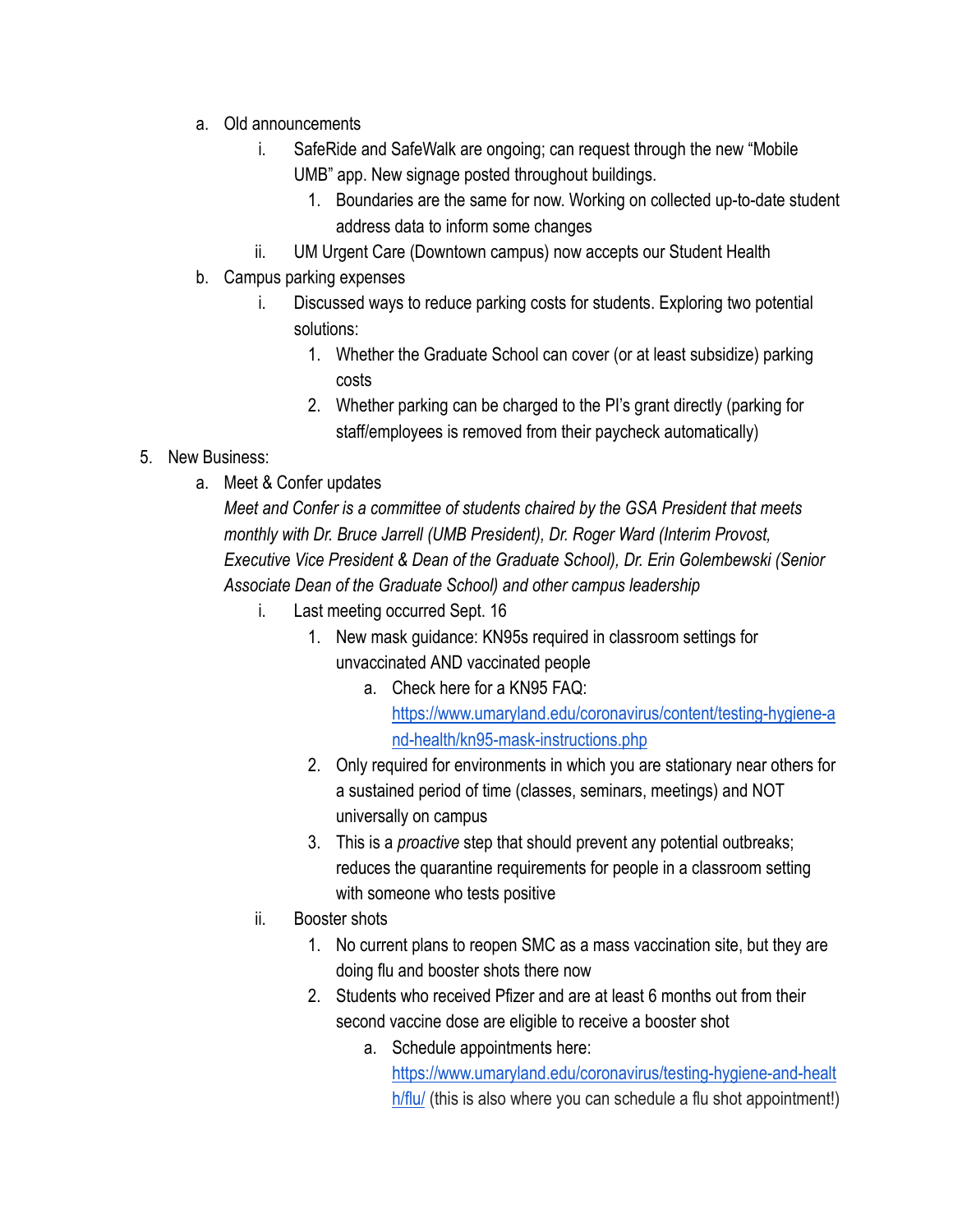- b. Be sure to take your ID, vaccination record card, and insurance card
- iii. COVID cases and vaccination rate on campus
	- 1. New dashboard! <https://www.umaryland.edu/coronavirus/>
	- 2. Vaccination rates
		- a. 95.57% of on-campus employees (7,556 people)
		- b. 98.81% of on-campus students (6,561 people)
	- 3. Positivity between Sept. 5-25 (based on who called the UMB COVID-19 Hotline)
		- a. 22 employees
		- b. 21 students
- iv. Next meeting will be Oct. 21 at 8 am (virtual)
	- 1. Still looking for new members to attend these meetings! Contact Sydney if interested
- b. USMSC Updates

*The University System of Maryland Student Council meets monthly and includes two representatives from each USM Institution (UMB's are the GSA and USGA Presidents)*

- i. Last meeting occurred Sept. 9
	- 1. The Council was really excited to hear about our small successes so far in advocating for stipend increases. I've shared our resources with the other representatives--hoping we can work together to potentially make changes across the whole UM system!
	- 2. Talked a lot about climate change and carbon neutrality offsets
- ii. Next meeting is this Sunday (Oct. 10) and will be attended by Chancellor Perman
- c. Campus Safety
	- i. Be on the lookout for a survey from the UMB Police Department soon! Will ask about your experiences on campus to better areas for improvement
- d. UMB Shuttle
	- i. Last meeting occurred on Sept. 8
		- 1. Most card swipe issues for students have been resolved
			- a. But students should *not* be denied service if their card doesn't swipe!
		- 2. Changed signage from UM to UMB
		- 3. Contractors (ie the drivers) are currently *not* required to be vaccinated, but they are working on that
		- 4. August total ridership: 2,401
			- a. Down 35% compared to August 2019 (3,724)
			- b. Will have affiliation data (ie student vs staff vs faculty) in a few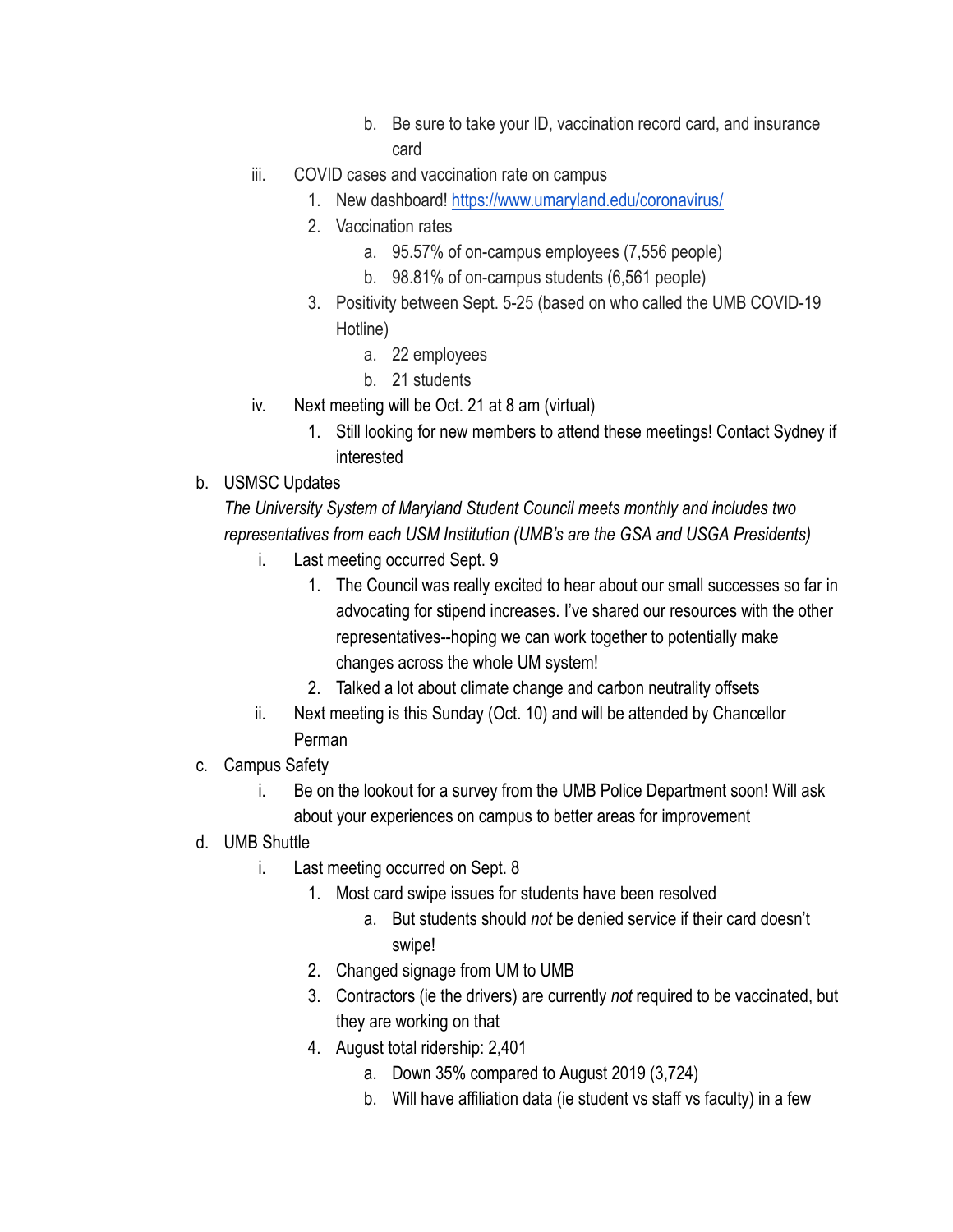## months

- ii. Next meeting Oct. 13
- e. Student fees
	- i. Fees for this semester returned to those from pre-COVID, so were higher than last year's reduced rates
	- ii. Fee breakdown:
		- 1. **Student Activities** (\*not charged Spring 2021\*) 25.50 *Supports the GSA; only charged to students in the Graduate School*
		- 2. **Student Government** (\*not charged Spring 2021\*) 11.00 *Supports the USGA and its operations and programming*
		- 3. **Campus Center Infrastructure Fee (CCIF)** 606.00 *Supports URecFit, Event Services, Campus Life, OneCard, and the operations of the SMC Campus Center*
		- 4. **Shuttle Fee** (\*not charged Spring 2021\*) 94.50
		- 5. **Technology Fee** 10.00 *Graduate School-specific (part-time per credit, not to exceed \$60.00)*
		- 6. **Student Services Fee** (\*not charged Spring 2021\*) 17.00 *Supports the Writing Center, Wellness Center, Disability Services, international student support (part-time per credit, not to exceed \$150.00)*
- f. Labor-based grading
	- i. Idea from the Graduate School DEI Committee for a new way of grading writing-based courses
		- 1. Ways to implement in non-writing courses?
	- ii. General premise is to encourage instructors to build in steps to their assessments including drafts, revise & resubmit phases, journals, reflections, etc
		- 1. There would still be "traditional" forms of assessment like quizzes/tests/presentations/etc.
	- iii. Think about pros/cons of this method, especially if you have experiences with it or where it might have helped you
		- 1. Let me or another exec member know if you have thoughts! If you're a member of our DEI subcommittee, feel free to take your thoughts to that group to discuss further
		- 2. Would like to collect student perspectives on this (especially how it would/wouldn't work in the sort of classes you've taken at UMB) to provide to the Graduate School Committee so they can assess whether and how to begin advocating for implementation at UMB
- g. Ultimate Mileage Battle is coming up! Anyone have name ideas for another Graduate School team?